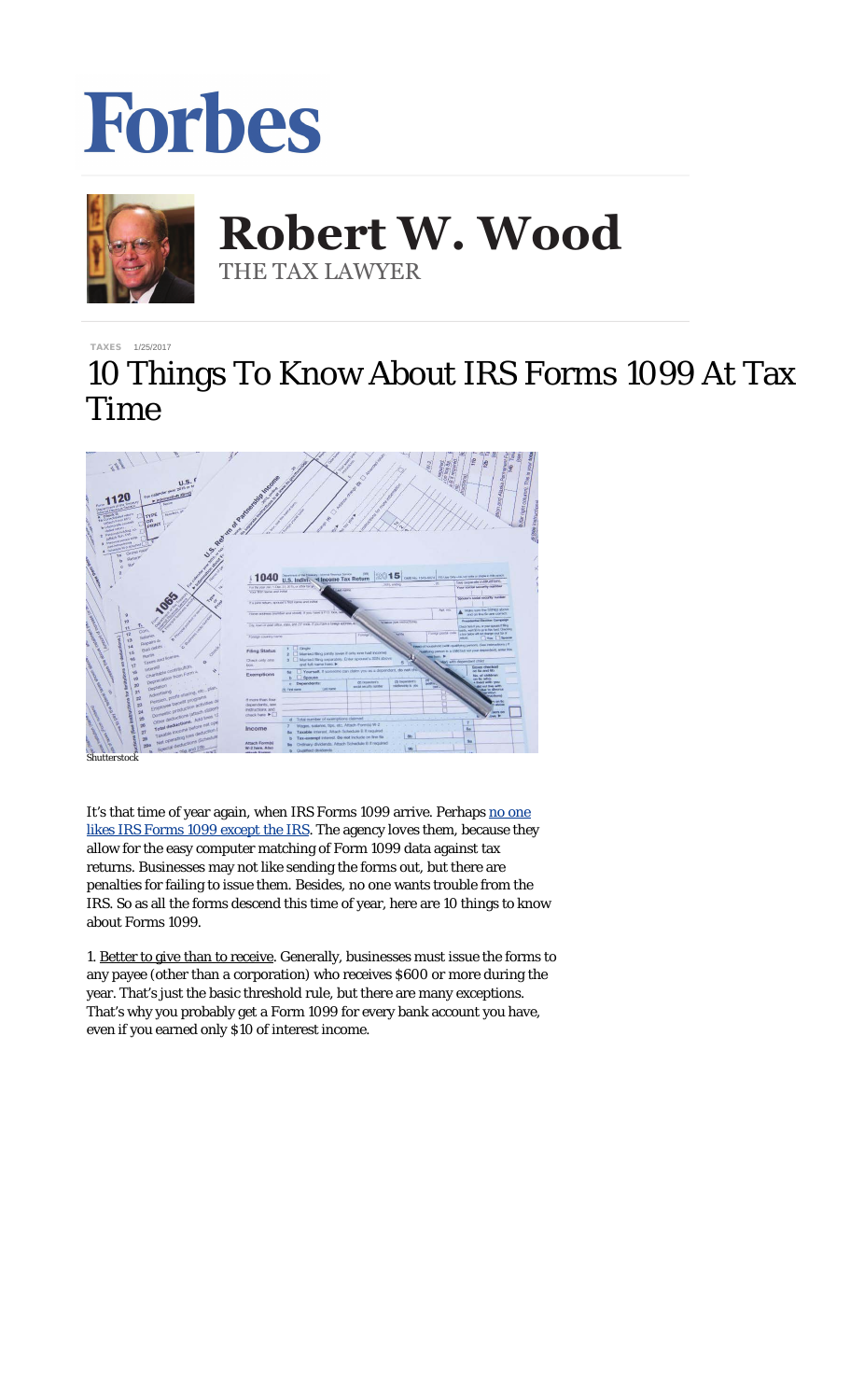2. Report every 1099. The key to Forms 1099 is IRS's matching. Every Form 1099 includes the payer's employer identification number and the payee's Social Security number. The IRS matches Forms 1099 with the payee's tax return. If you [disagree with the information on the form](http://www.forbes.com/sites/robertwood/2015/01/28/disagree-with-an-irs-form-1099-heres-what-to-do/) but can't convince the payer you're right, explain it on your tax return. If you receive a Form 1099, you can't just ignore it, because the IRS won't.

3. There are many varieties. There's a [1099-INT](http://www.irs.gov/pub/irs-pdf/f1099int.pdf) for interest; [1099-DIV](http://www.irs.gov/pub/irs-pdf/f1099div.pdf) for dividends; [1099-G](http://www.irs.gov/pub/irs-pdf/f1099g.pdf) for state and local tax refunds and unemployment benefits; [1099-R](http://www.irs.gov/pub/irs-pdf/f1099r.pdf) for pensions and payouts from your individual retirement accounts; [1099-B](http://www.irs.gov/pub/irs-pdf/f1099b.pdf) for broker transactions and barter exchanges; [1099-S](http://www.irs.gov/pub/irs-pdf/f1099s.pdf) for real estate transactions, etc. There are many categories, but the [Form 1099-](https://www.irs.gov/pub/irs-prior/f1099msc--2016.pdf) [MISC](https://www.irs.gov/pub/irs-prior/f1099msc--2016.pdf) (for miscellaneous) seems to prompt the most questions and covers the biggest territory.

4. Timing is everything. Businesses must send out Forms 1099 by Jan. 31 for the prior calendar year. However, don't assume you're off the hook for reporting income if you don't receive a Form 1099 by February or even March. There are penalties on companies that issue Forms 1099 late, but some come as late as April or May when you may have already filed your return. Even if you never receive a Form 1099, if you receive income, you must report it. You don't need a 1099 to report income.

5. Beware changed addresses. The information will be reported to the IRS based on your Social Security number regardless of whether you receive the form. Update your address directly with payers, as well as putting a forwarding order in with the U.S. Post Office. You'll want to see any forms the IRS sees.

6. The IRS gets them, too. Any Form 1099 sent to you *also* goes to the IRS. The deadline is Jan. 31 for mailing Forms 1099 to taxpayers, but the payer generally has until the end of February to send all its Forms 1099 to the IRS. This year (2017, for 2016 payments), the IRS has moved up the filing date for Forms 1099-MISC reporting non-employee compensation in box 7. The reporting date to the IRS will now be the same as the due date for the forms to be issued to recipients, January 31.

7. Report errors immediately. If there is an error on a Form 1099 [tell the](http://www.forbes.com/sites/robertwood/2015/01/28/disagree-with-an-irs-form-1099-heres-what-to-do/) [payer immediately](http://www.forbes.com/sites/robertwood/2015/01/28/disagree-with-an-irs-form-1099-heres-what-to-do/). There may be time for the payer to correct it *before* sending it to the IRS. If the payer has already dispatched the incorrect form to the IRS, ask the payer to send in a corrected form.